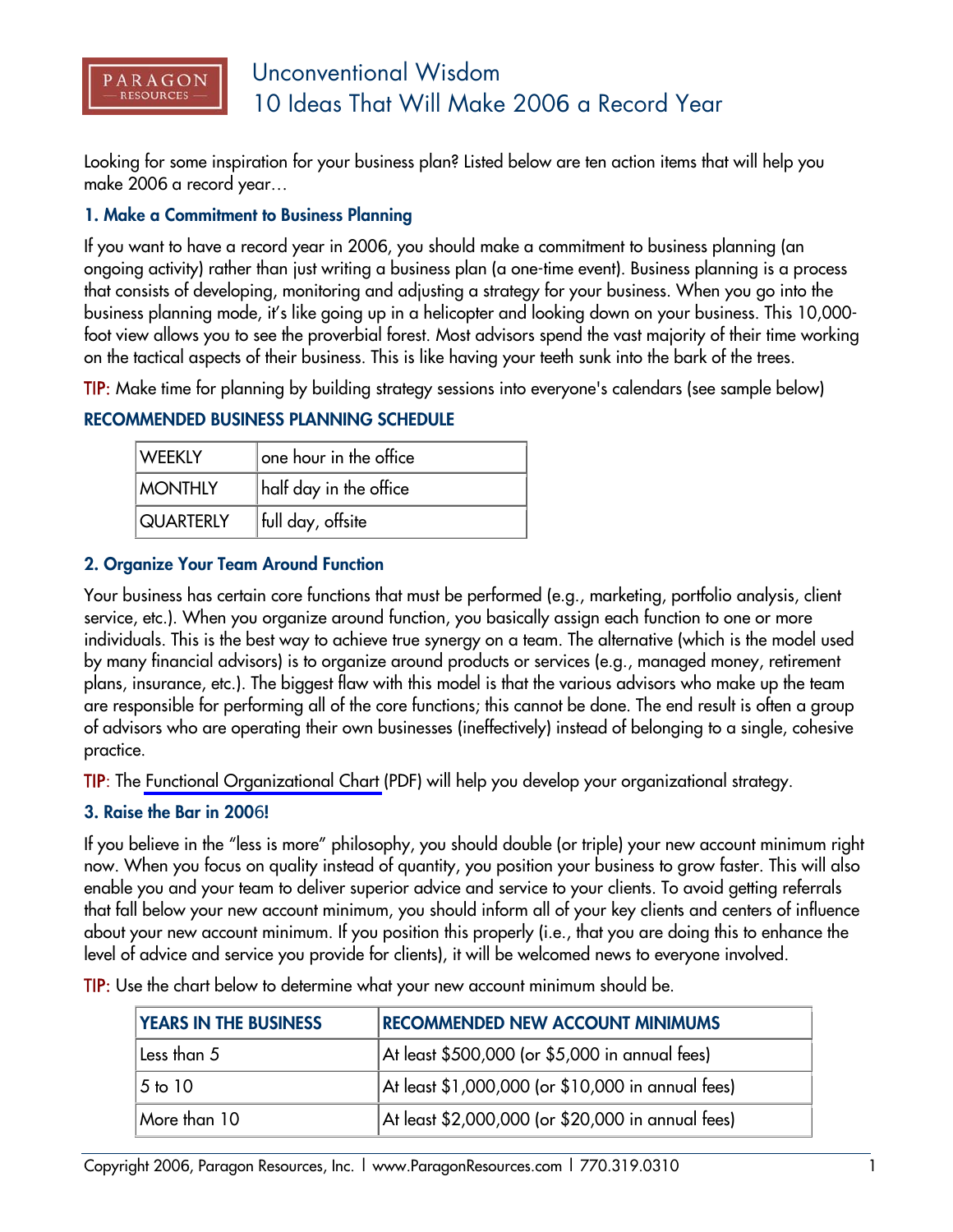

#### **4. Make Room to Grow**

If you want your business to grow faster, it must have room to grow. Most advisors' businesses get stuck at a certain revenue level (plateau) because they and their team are working at (or beyond) full capacity. In order to grow your business, you need to have time to market. You must also have time to process the new clients and service the ones you have. Marketing, which is the engine that drives your business, is a function that requires you to be proactive. You create room to grow by minimizing the barriers that are keeping your business from achieving its full potential. This includes having too many clients, trying to be all things to all people, and asking the wrong people to perform certain functions. The bottom line is that you have to have some "running room" if you want to increase the growth rate of your revenue line.

TIP: The ideal range of clients/households for a \$1 million planning/consulting based practice is 50 - 100.

# **5. Get Out of Non-Core Businesses**

One way to create the room your business needs to grow is to exit non-core businesses or client types. These might include trading accounts, 401(k) plans and endowments/foundations. While they might sound lucrative, these types of clients may not be worth the time and energy it takes to attract and service them. If you have clients that fall outside of your core business model, you should give them to another advisor and split the revenue stream for two or three years.

TIP: For most advisors, the core business is a fee-based, consulting/planning model that employs a professionally managed investment platform. The "sweet spot" is the individual investor with \$1 to \$5 million in financial assets.

# **6. Develop a Professional Brochure**

If you want to be successful in attracting HNW investors, you need to position yourself as someone who is serious about serving this market. The best way to do this is to invest in a professional brochure for your business. We're not talking about the "three-panel" variety or a spiral bound "pitch book." We are talking about a professionally designed (hard copy) brochure, similar to the ones used by money managers and fund companies. A professional brochure will cost you between \$5,000 and \$10,000. The upshot is that you will recoup your investment with just one new client. Once you have developed your brochure, the first thing you should do is get several copies into the hands of your key clients and centers of influence – anyone who is in a position to refer you the types of clients you should be working with.

TIP: Your brochure should be designed to position your firm or parent company as an integral part of your value proposition. The idea here is not to replace your firm's branding efforts but to complement them.

# **7. Implement a Seminar Campaign**

After all these years, seminars are still one of the most effective ways to attract new business. Keeping this in mind, you have to be creative if you want to stand out from the crowd. For starters, try calling them something else like workshops, symposiums, briefings, summits, etc. Link your topics to target markets that you are trying to attract. For example, if you are trying to attract corporate executives, your topic could be "Creating Liquidity for Your Concentrated Equity Position." If you are targeting HNW investors, your topic could be "Planned Giving: How to Avoid Estate Taxes and Leave a Legacy." Finally, select unique venues. Rather than using the same old hotel, try a local art gallery, museum or historical property.

TIP: Hold quarterly seminars and invite appropriate clients and prospects. Mail out wedding style invitations and use a caller to follow up. This is much easier and more effective than straight cold calling.